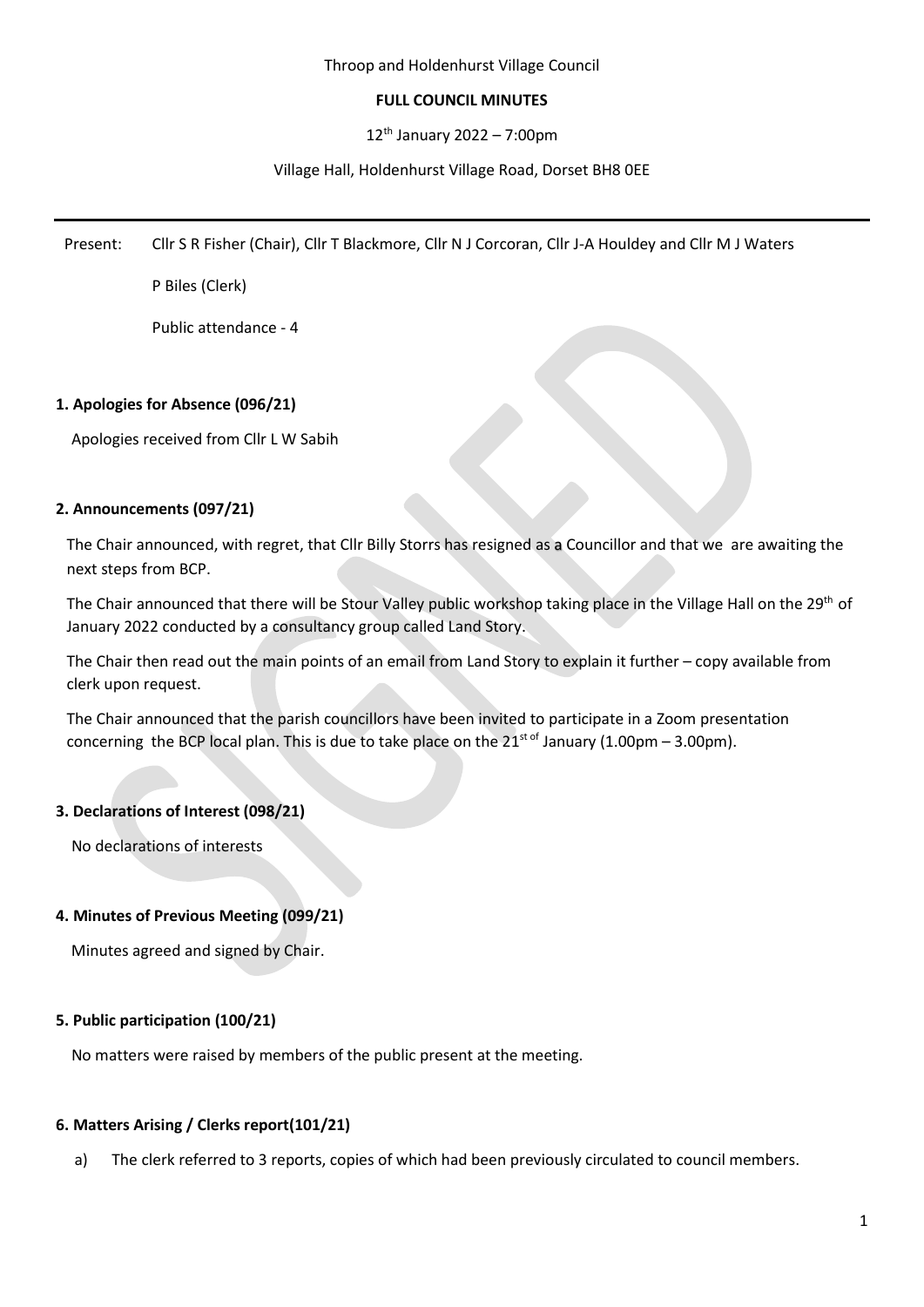## Throop and Holdenhurst Village Council

Further comments were invited from Councillors before seeking agreement to the report's recommendations as follows:

# **Report 1 - Holdenhurst Notice Board**

Council resolved to delegate authority to the clerk to-

- 1. Liaise with Bournemouth, Christchurch and Poole Council to identify and agree the use of a suitable site for erecting a second parish noticeboard, preferably the Holdenhurst Village Green.
- 2. Identify any additional BCP Council requirements and any associated costs involved.
- 3. If possible, obtain three quotes for the purchase of the Noticeboard.
- 4. Confirm the level of resident support for the proposals and advise the Council of any associated information or feedback from residents.
- 5. Prepare and submit a further report to the Village Council with final proposals for agreement, including costs and seeking appropriate delegation to deal with any final arrangements and associated financial transactions on behalf of the Village Council.

Proposed by Cllr T Blackmore, Seconded by Cllr N J Corcoran

## **Vote- Unanimous**

## **Report 2 - The Queens Jubilee Trees**

Council resolved to delegate authority to the clerk to-

- 1. liaise with Bournemouth, Christchurch and Poole Council to identify suitable sites for commemorative tree planting and to obtain the necessary approval for the Village Council to use BCP land.
- 2. Obtain three quotes for the purchase and planting of two suitable trees.
- 3. Submit a further report to the Village Council with recommendations for completing the project, advising on any resident feedback and including details of all associated costs and funding requirements requiring final approval.

Proposed by Cllr N J Corcoran, seconded by Cllr M J Waters

## **Vote- Unanimous**

## **Report 3 - War Memorial**

Council resolved to delegate authority to the clerk to-

1. Liaise with Bournemouth, Christchurch and Poole Council to identify a suitable site for erecting a War Memorial and obtain BCP's approval, together with ascertaining any additional requirements and any associated costs involved.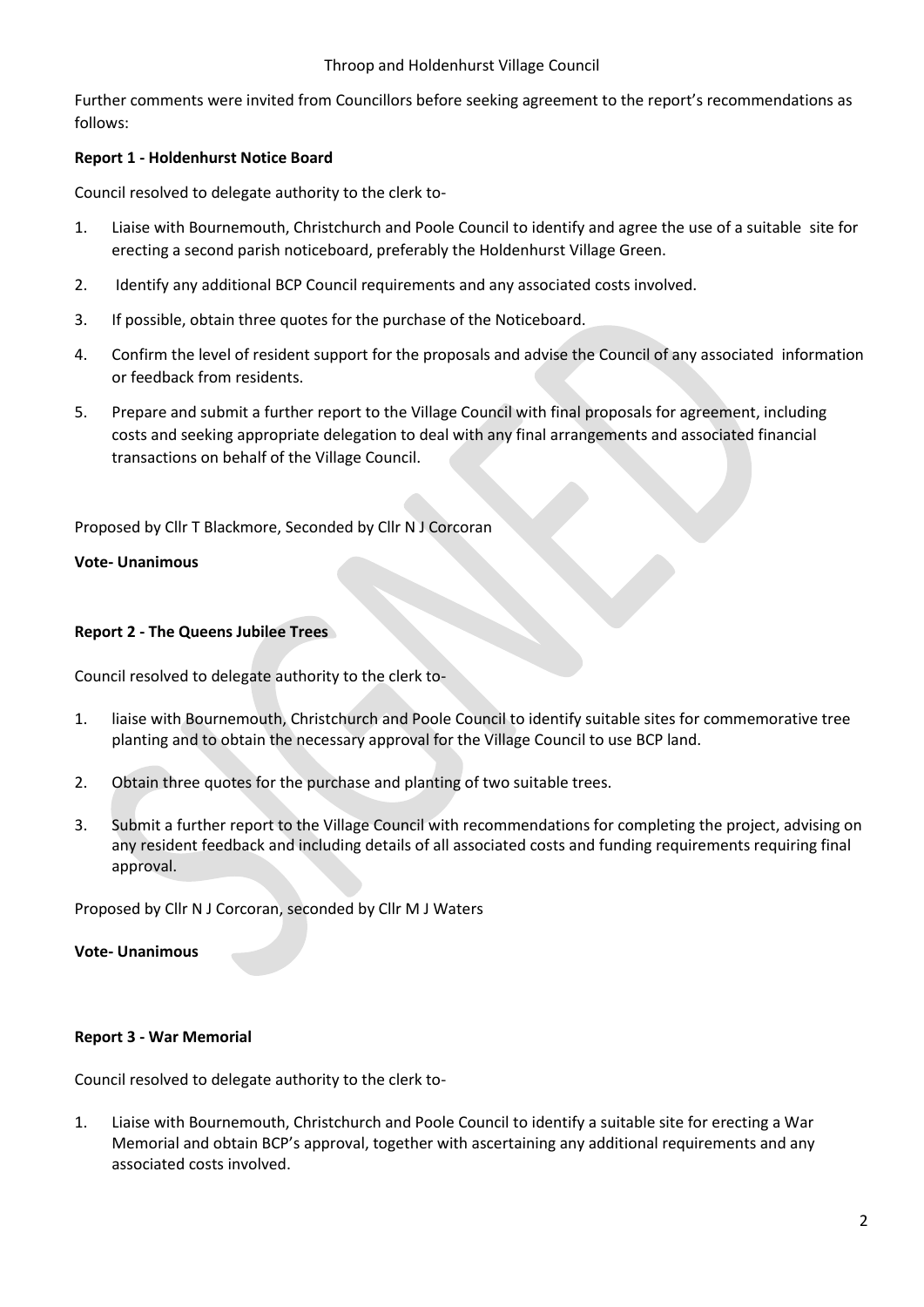#### Throop and Holdenhurst Village Council

- 2. Obtain three quotes for the purchase and erection of the Memorial.
- 3. Confirm the level of resident support for the proposals and advise the Council of any associated information or feedback from residents.
- 4. Submit a further report to the Village Council with final proposals for agreement, including costs*.*

Proposed by Cllr T Blackmore, seconded by Cllr M J Waters

#### **Vote- Unanimous**

#### **b) The Bus Consultation- Ref (057/21)**

The Chair reported that, following the Parish Council's request for an extension to the consultation timetable, she had received notification that an extension would not be possible. Unfortunately, the consultation period is now over.

## **7. Public Questions (102/21)**

The Clerk confirmed that he had not received any letters from members of the public and there were no written questions requiring a response at the meeting

#### **8. Update on councils' response to BCP Rights of Way Improvement plan (103/21)**

A written response was sent to BCP on the 22<sup>nd</sup> of December 2021 ref (088/21). A copy of the response is available from the clerk upon request.

## **9. Request clerk to investigate costs of including 'Mailchimp, and 'Survey Monkey' In Aubergine contract(104/21)**

The Clerk informed councillors of the reason for considering using Mail Chimp and Survey Monkey as part of the council's communication strategy.

The Clerk also reported that there are good reasons for using its existing website provider, Aubergine to manage the system once installed in order to ensure consistency of use as well as data compliance.

After brief discussions the council resolved to ask the clerk to prepare a report on survey monkey and mail chimp for consideration at its next meeting. The report should also seek delegation to the Clerk, in consultation with the Chair, to progress arrangements as soon as possible. The report should also contain any advice concerning the need for any changes to the Council's communication strategy and/or Social Media policy.

## **10. Budget and precept 2022-2023 (105/21)**

The Clerk referred to the budget report previously circulated to Village Council members and the Chair sought confirmation from the councillors that they are in agreement with its content and recommendations.

Following the Village Council agreeing its budget, the Clerk will notify BCP of the village councils precept requirement for 2022-2023 This has to be done by the deadline of 31<sup>st</sup> January 2022.